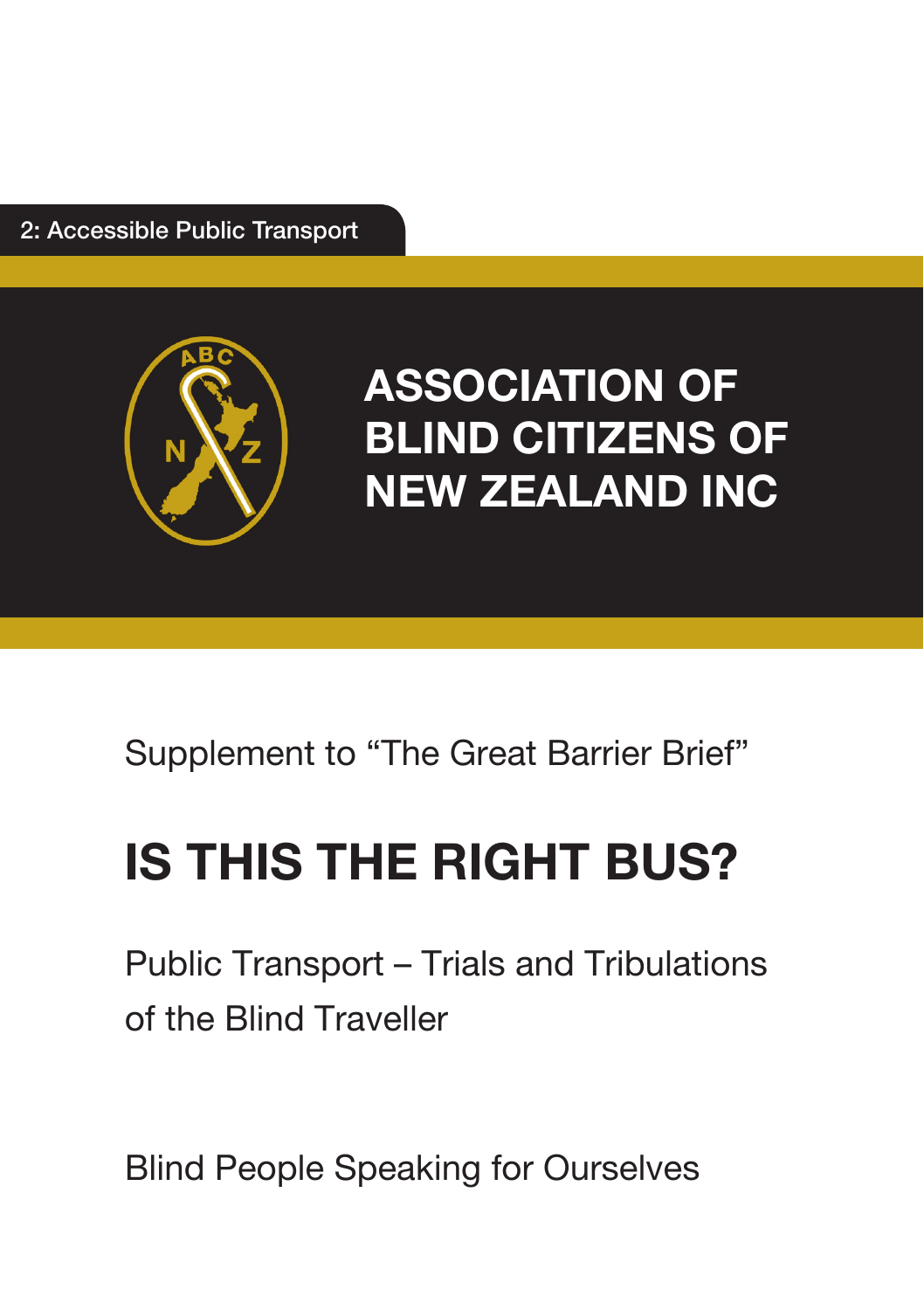# **INDEX**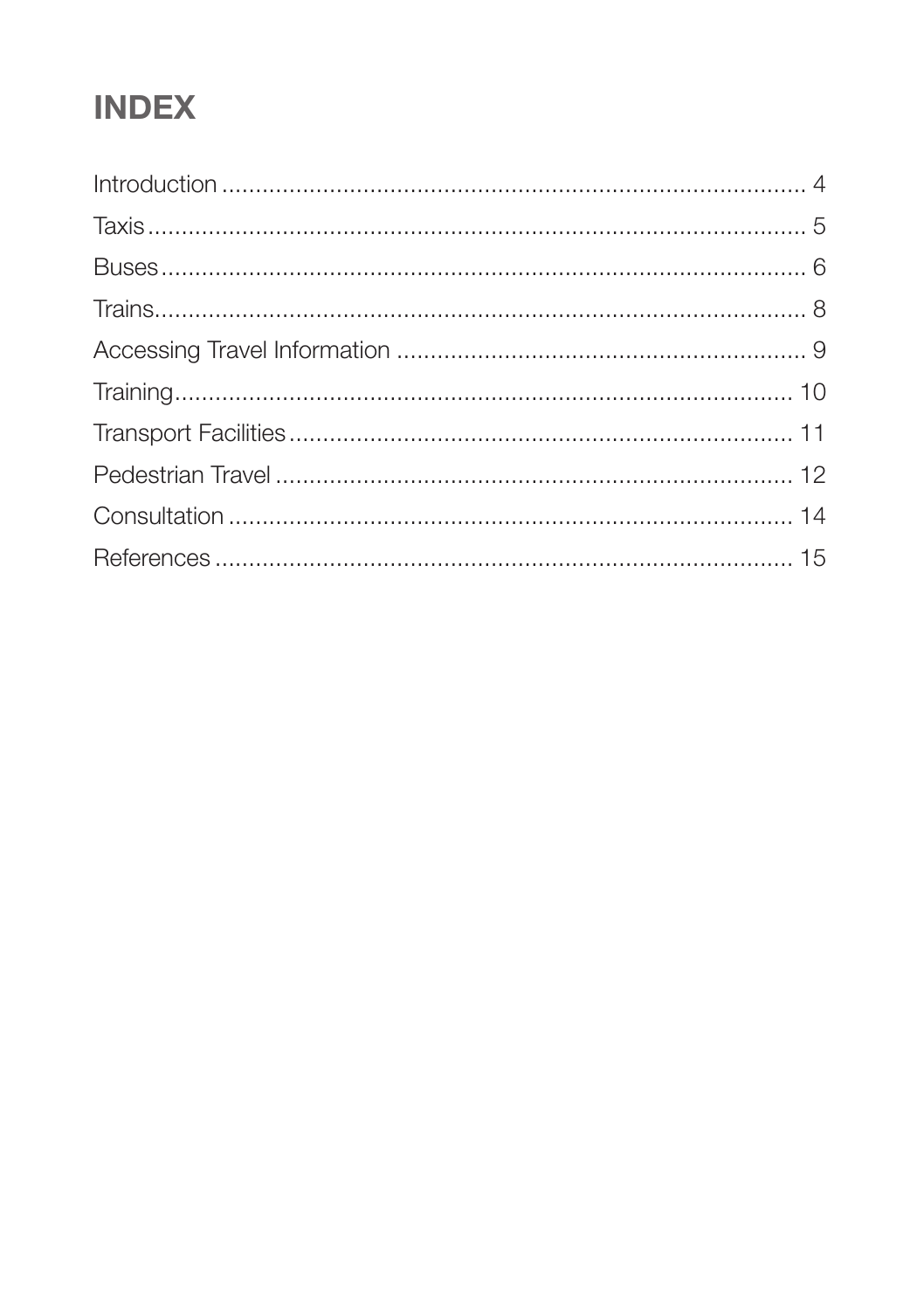Supplement to "The Great Barrier Brief" Issue 2: Accessible Public Transport

# **IS THIS THE RIGHT BUS?**

# Public Transport – Trials and Tribulations of the Blind Traveller

Founded in 1945, the Association of Blind Citizens of New Zealand Inc (Association) is New Zealand's leading blindness consumer organisation and one of the country's largest organisations of disabled consumers. The Association's aim is to heighten awareness of the rights of blind and vision impaired people and to remove the barriers that impact upon our ability to live in an accessible, equitable and inclusive society.

In the context of this document, the word "blind" encompasses all those with a vision impairment who can identify with some or all of the issues described below.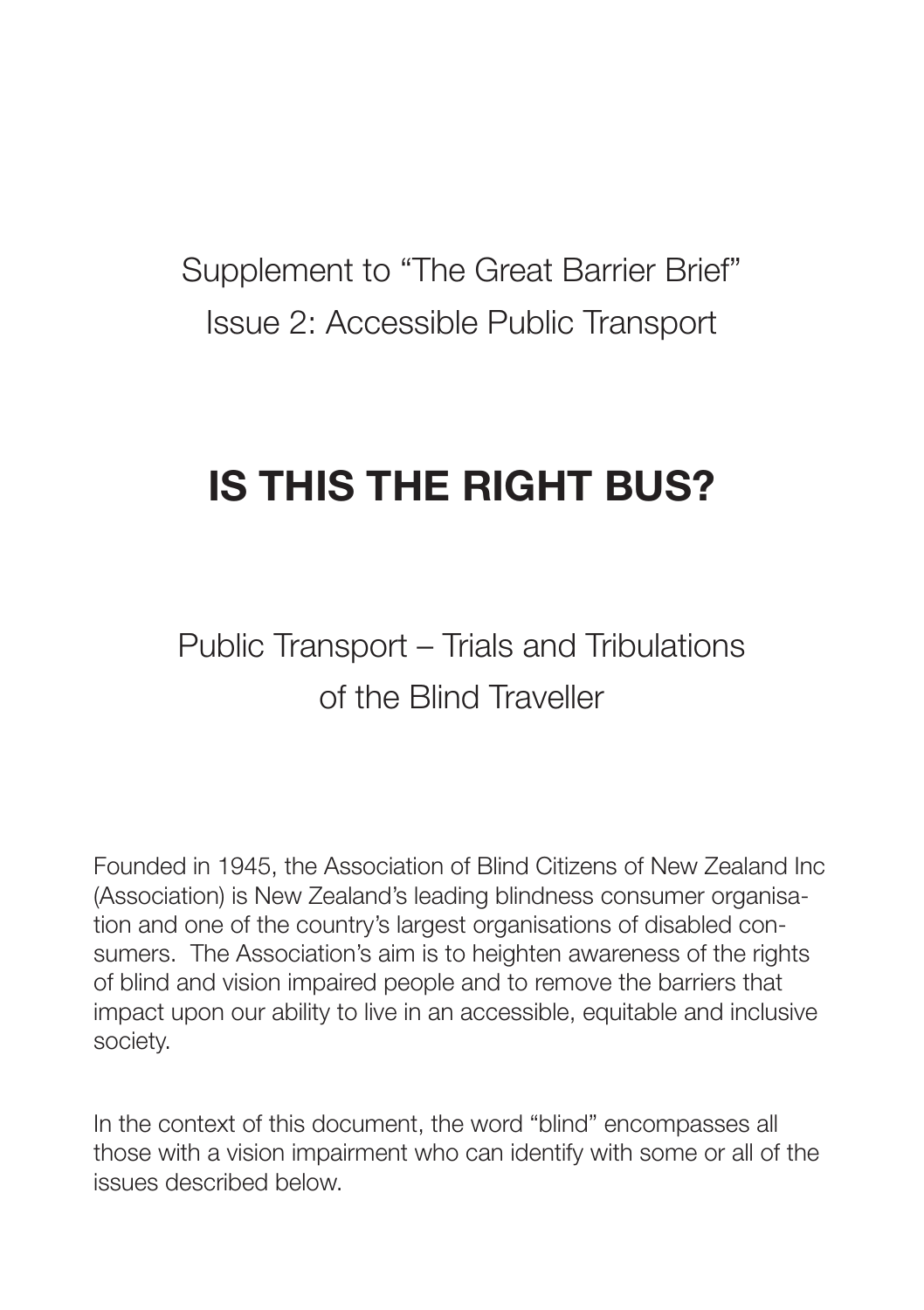# **INTRODUCTION**

Blindness imposes limitations on our ability to travel independently and safely and to exercise freedom of choice as to the preferred mode of travel. Being ourselves unable to drive, we often find our need to use public transport unavoidable. It is important to note that the use of public transport may also comprise a "walking" component, an aspect which may sometimes act as a deterrent due to dangers we perceive in safely completing this part of the journey. Even so, access and orientation issues associated with the public transport system itself can make any such experience both frustrating and stressful.

Most of these issues could be addressed through changes to current legislation, regulations, policies, procedures or funding arrangements and through Public Transport Operators amending current practises.

The Land Transport Management Act 2003 specifies that Regional Land Transport Programmes must report on compliance with certain obligations including "improving access and mobility". We are aware that these terms have different meanings for different people and that improving access and mobility to meet our specific needs is not usually what springs to mind.

### **What we need**

- The NZ Transport Agency to explicitly extend their interpretation of "improving access and mobility" to include the provision of blindfriendly features to meet our needs.
- Regional Authorities to acknowledge us as part of the public transport-using community they must serve and, in so doing, allocate funding to those features that will improve our access and mobility alongside that of the rest of the community.

What follows is a summary of the issues faced by blind travellers when accessing the most frequently used forms of public transport, and the remedial action sought by this Association.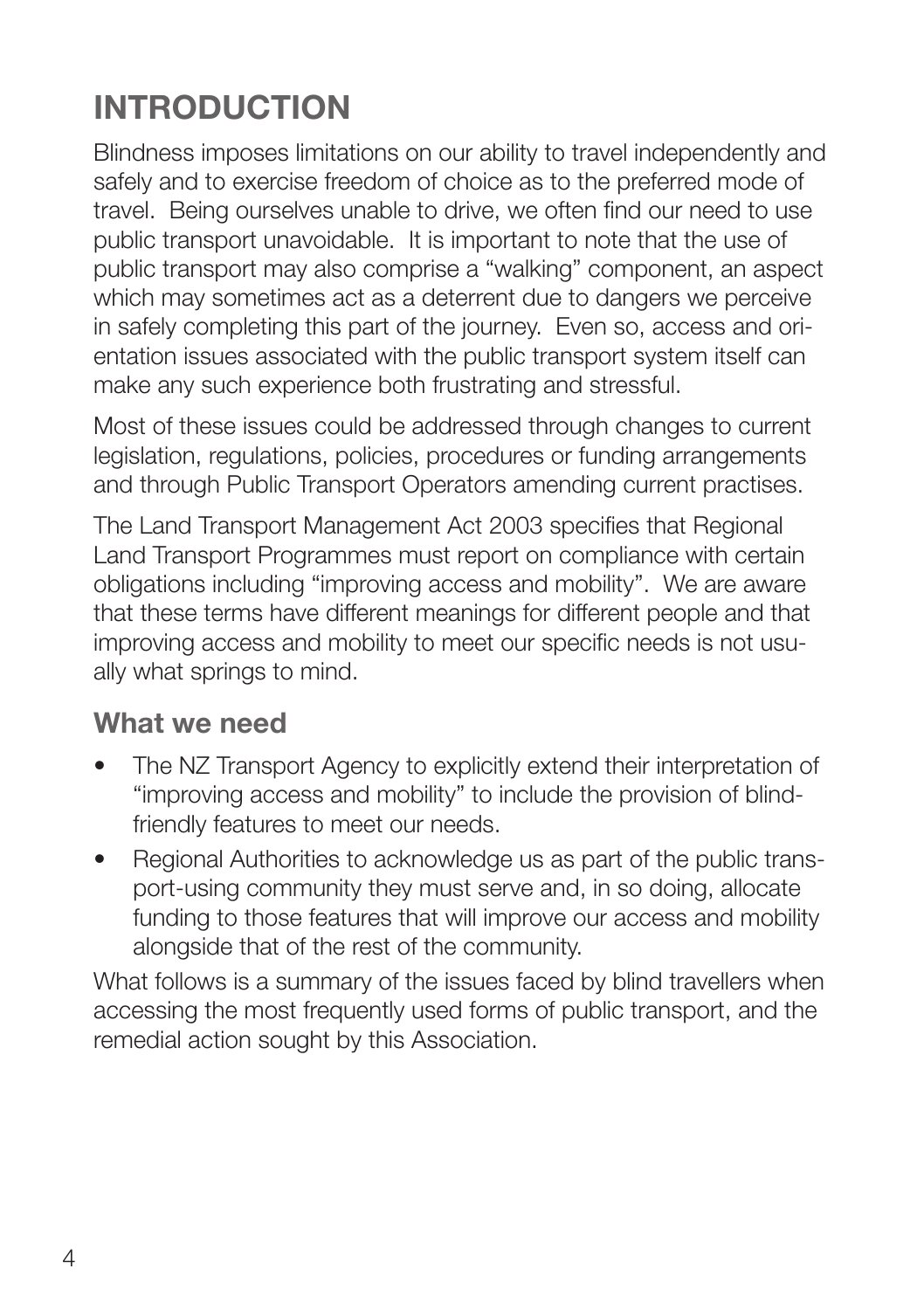# **TAXIS**

Because they provide a door-to-door service, taxis are the most commonly used form of public transport for the majority of blind people. This can be attributed mainly to the introduction of the Total Mobility (TM) Scheme which has made taxi travel more affordable through the provision of subsidised taxi fares.

### Issues identified by blind taxi passengers include:

- Drivers with insufficient area knowledge. Blind passengers cannot always provide the route instructions sought, which commonly require either offering visual directions or indicating on a map. This experience can be compounded if the driver's command of English makes verbal communication problematic.
- Being unable to read the fare on the meter or even know whether it is running or not.
- Driver reluctance (or even refusal) to carry quide dogs despite being legally bound to do so. Some drivers may either fail to present themselves for the engagement or simply refuse to admit the guide dog. Lodging a complaint is made more difficult if the taxi cannot be visually identified.
- Being forced to use non-TM-registered taxi companies.
- Finding that a taxi is not equipped to handle TM Cards where these form part of an automated fare-processing system.

This Association commends the law change introduced in October 2008 making it mandatory for taxis to have a Braille sign affixed to their front doors denoting the name of the company, the taxi's unique fleet number and the company's phone number to call for complaints.

- A level of training that produces drivers:
	- qualified to a high standard of area knowledge;
	- well versed in their obligations towards vulnerable blind passengers;
	- familiar with the laws relating to quide dogs.
- Taxi meters that emit audible signals to denote a change in their on/off status;
- Wide adoption by taxi companies of the Total Mobility Scheme and any advanced technology for processing TM fares;
- Braille signs on the back as well as the front doors of taxis.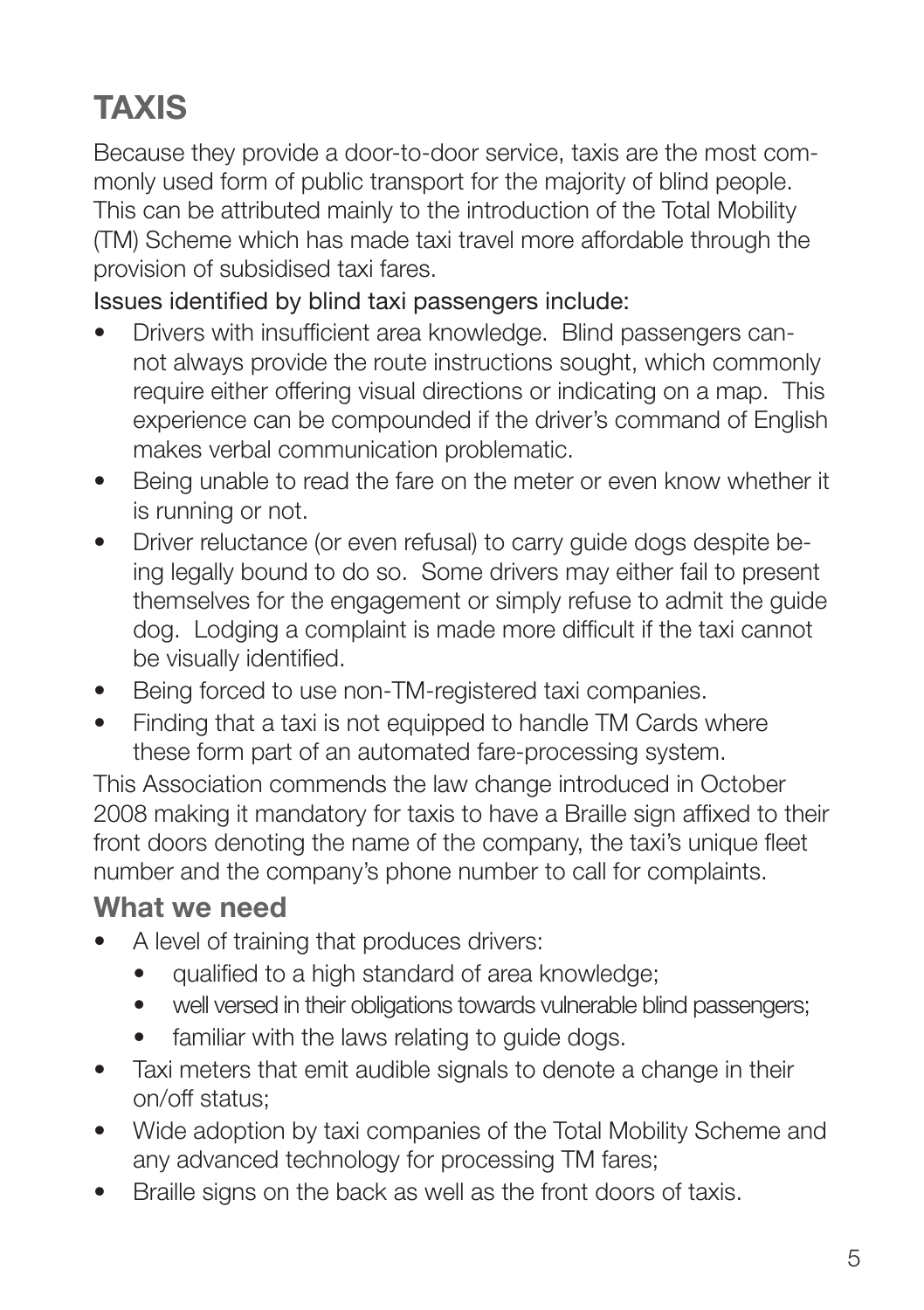# **BUSES**

Though representing the most commonly used form of public transport for blind commuters, the local bus service often presents us with barriers that inhibit independent travel. This is largely due to the solely visual nature of the information required to assist and alert the traveller.

Real-time scheduling (GPS) technology with audible announcements, already installed by some Councils and bus operators, will ultimately reduce the need for intervention on the part of bus drivers by providing information at the boarding bus stop about bus movements and on the bus itself about its current location.

### The most commonly identified issues cited by blind bus users are:

- Locating and verifying the correct boarding bus stop;
- identifying the right bus to catch:
- knowing when the desired destination stop has been reached or is being approached;
- negotiating permanent obstacles such as erratically-placed poles, rubbish bins, seating and bus shelters which obstruct passage on and off the bus;
- inconsistent placement of bus shelters and bus stop, timetable and real time scheduling poles, making it difficult to know where to wait;
- unreliability of audible announcements (where these exist) due to inconsistent application or breakdown;
- dangers posed by access-ways that intrude into bus stops;
- inability to access key information available to the sighted public at bus stops.

- Mandatory policies requiring drivers to:
	- identify their bus number or destination when they see a blind person waiting at a bus stop;
	- display extra vigilance is required where the bus is unable to pull up at the front of a multi-route zone;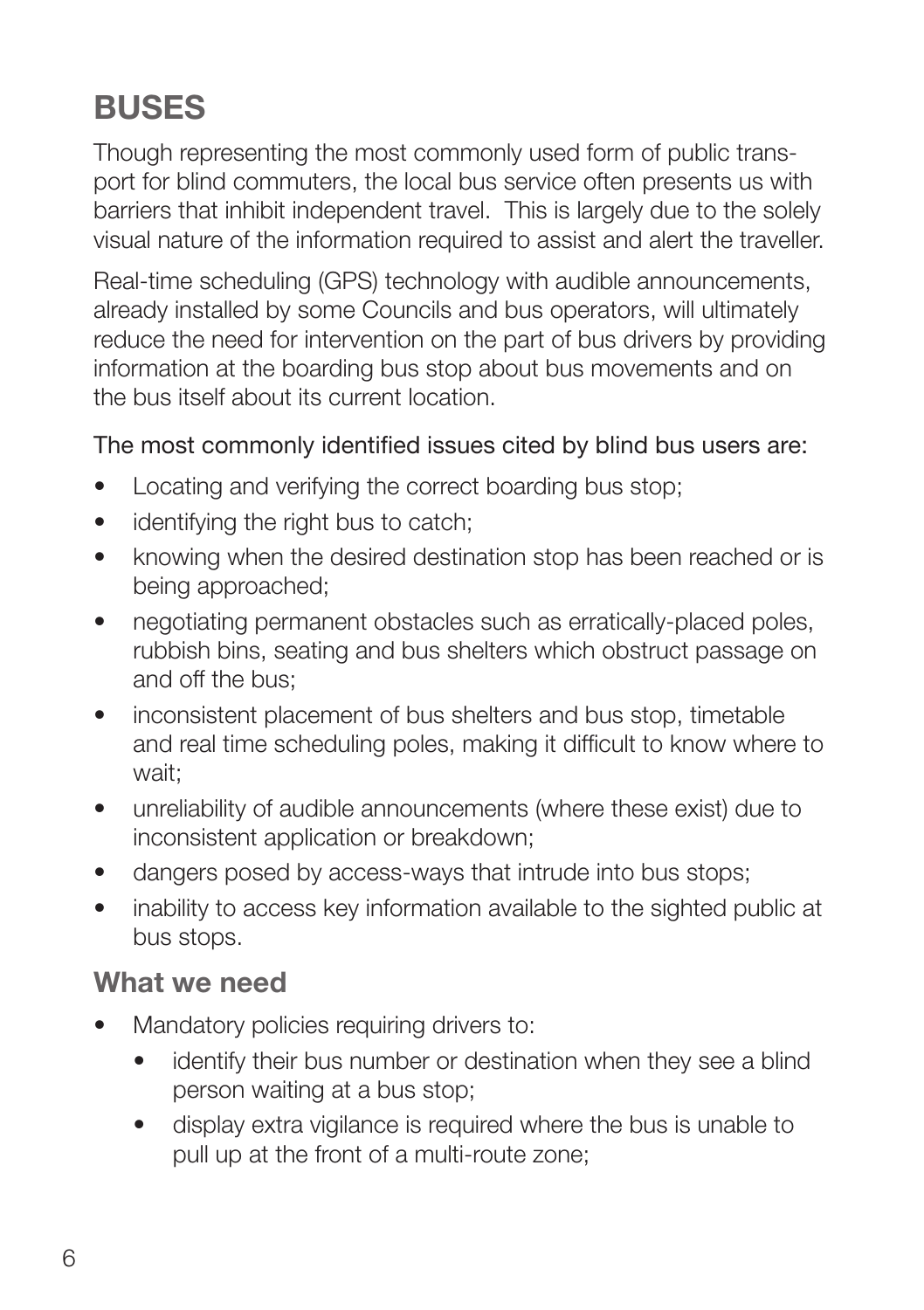- announce all major stops and any specific stop requested by a blind passenger;
- verbally indicate seating that can be quickly and efficiently located by a blind passenger, including identifying seats which are most convenient and comfortable for the accommodation of a guide dog and its handler;
- remain stationary until the blind passenger is seated or has alighted from the bus;
- facilitate ease of passage by pulling in close to and parallel with the curb at bus stops.
- Visibility enhancements that provide:
	- large print colour-contrasted timetables at bus stops;
	- eye-level signage on the exterior of buses, displayed in large characters and with effective colour contrast;
	- adequate lighting at bus stops and in the interior of buses.
- The development of national standards that address:
	- the positioning and layout of bus stops so as to ensure unobstructed access on and off the bus;
	- the positioning of real-time scheduling poles in close proximity to the front of the stop;
	- the provision at bus stops of bus stop identification and contact information (already available to the sighted public) in Braille, large print and audible form.
	- A wider and more effective use of real-time scheduling (GPS) technology with audible announcements.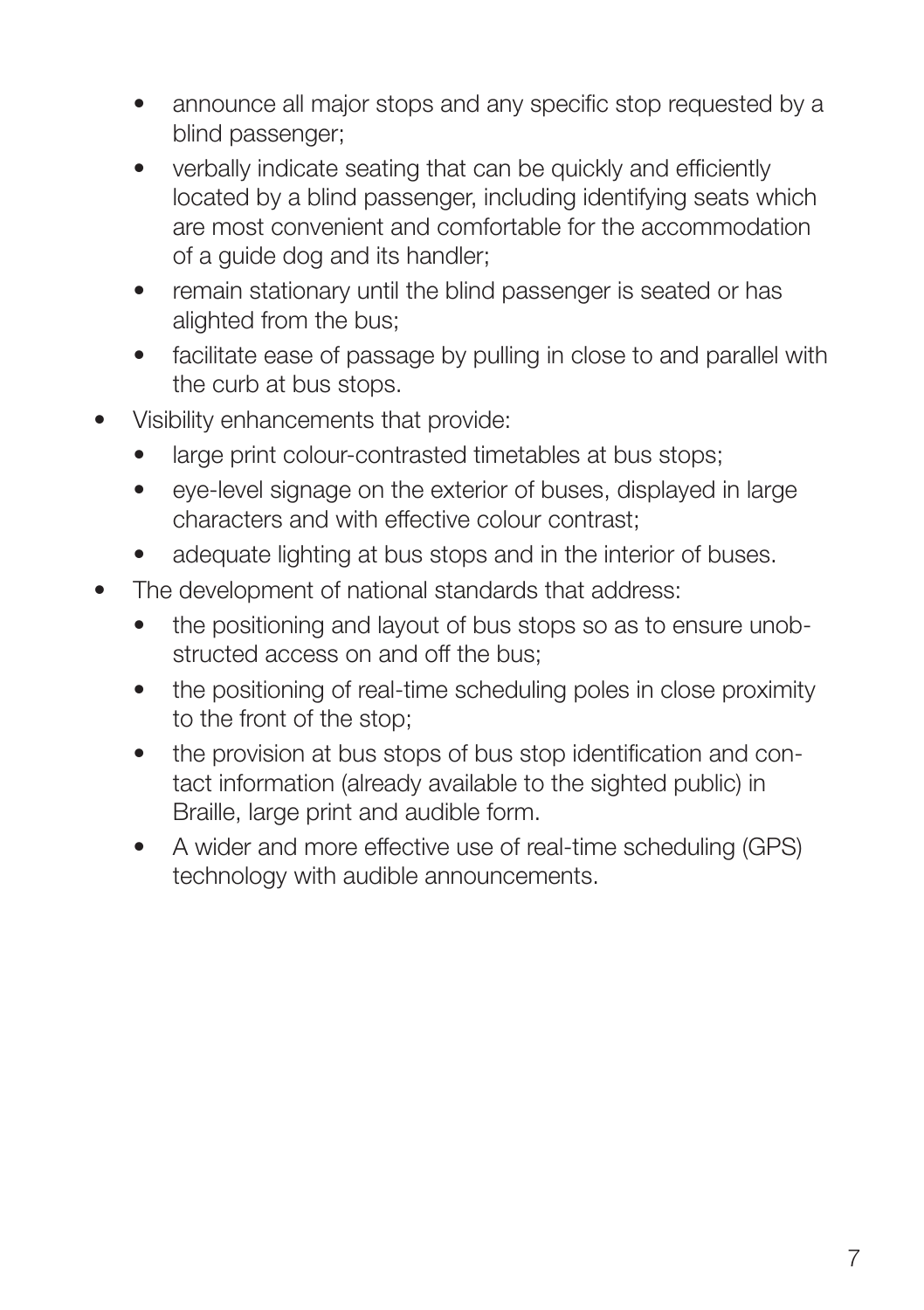# **TRAINS**

Difficulties associated with retrieving information and with orientation are common experiences for blind bus and rail users alike. In addition, gaps between trains and platform edges, which are clearly identified for the sighted public as being potentially dangerous, are an added hazard for those without sight.

### **What we need**

Regional Councils and transport operators to provide:

- Large print and up-to-date timetables at stations and all rail booking outlets;
	- ticket vending machines that include Braille, large print and audio operating instructions and which despatch large print tickets and audible booking confirmation;
	- audible real-time scheduling announcements of train movements at all stations;
	- early and regularly repeated announcements of changes to timetables and platform allocations to enable blind travellers sufficient time to make the necessary accommodations;
	- consistently located, tactile-indicated areas for passengers who require assistance to board or find suitable seating;
	- platform edges and train steps that are clearly marked in a contrasting colour and with tactile markings;
	- on-board announcements of station stops and the correct side of the train from which to alight;
	- audible announcements that clearly describe any abnormality when disembarking;
	- Braille, large print and audible identification of the station name and contact information (already available to the sighted public) at each station.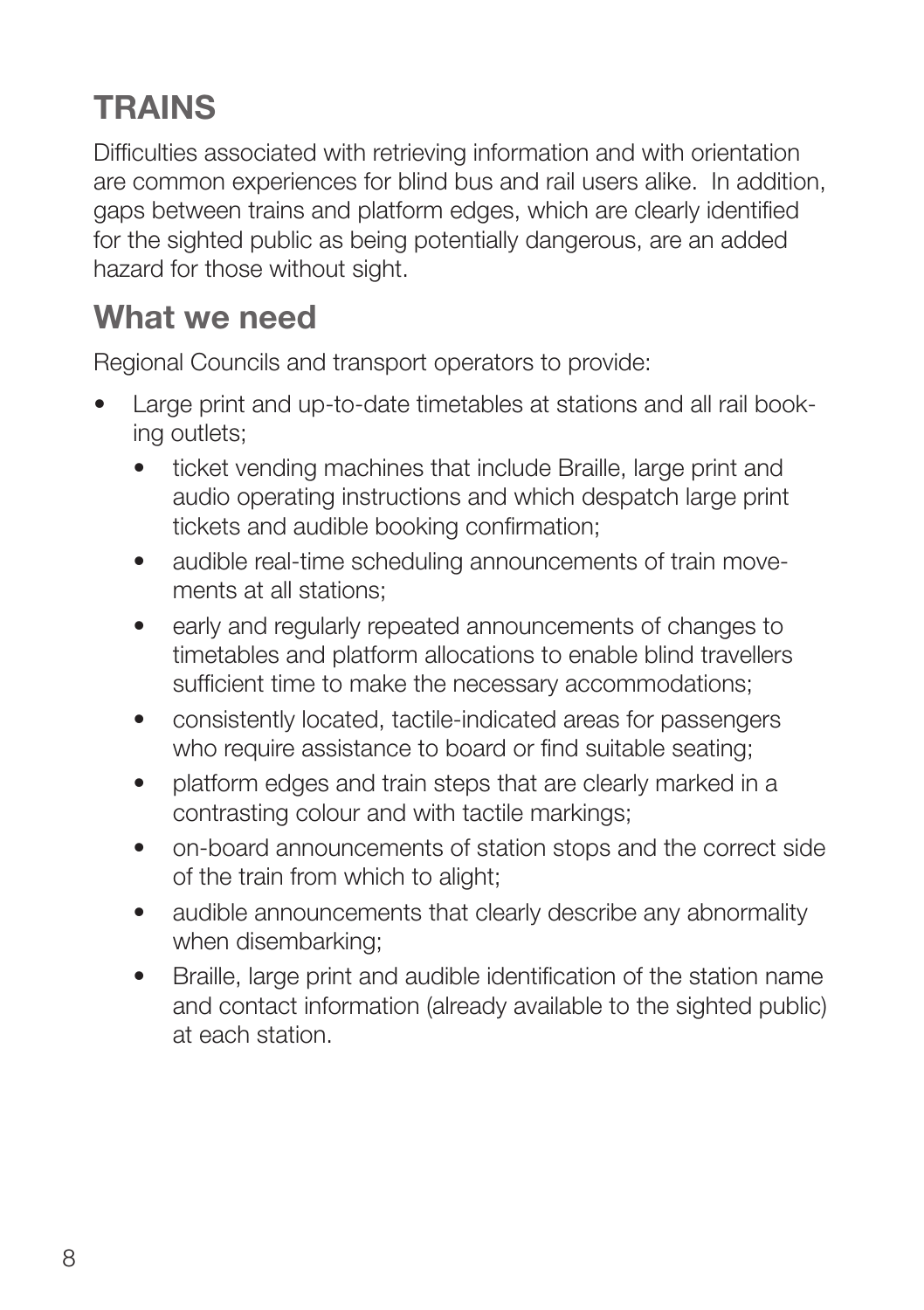# **ACCESSING TRAVEL INFORMATION**

Printed timetables provide information that enables those who can read them to plan their journeys and make the best use of their time. For those who can visually operate the technology, automated ticket handling and check-in facilities speed up the process of passenger throughput by reducing the need for human intervention.

Destined for wider implementation, an integrated ticketing system enables passengers to use a single ticket regardless of the transport service being used. This usually takes the form of a smart card which stores money to be used for fares. Blind people are unable however to independently identify the level of funds available on their smart card when using the on-board card reader.

- Timetables and other travel information in a form that blind travellers can access, such as large print, Braille, on line access or via the telephone;
- Booking systems that support on line or telephone bookings;
- Automated ticketing and check-in facilities that are independently accessible to blind people;
- Card readers that "speak" all data shown on the screen.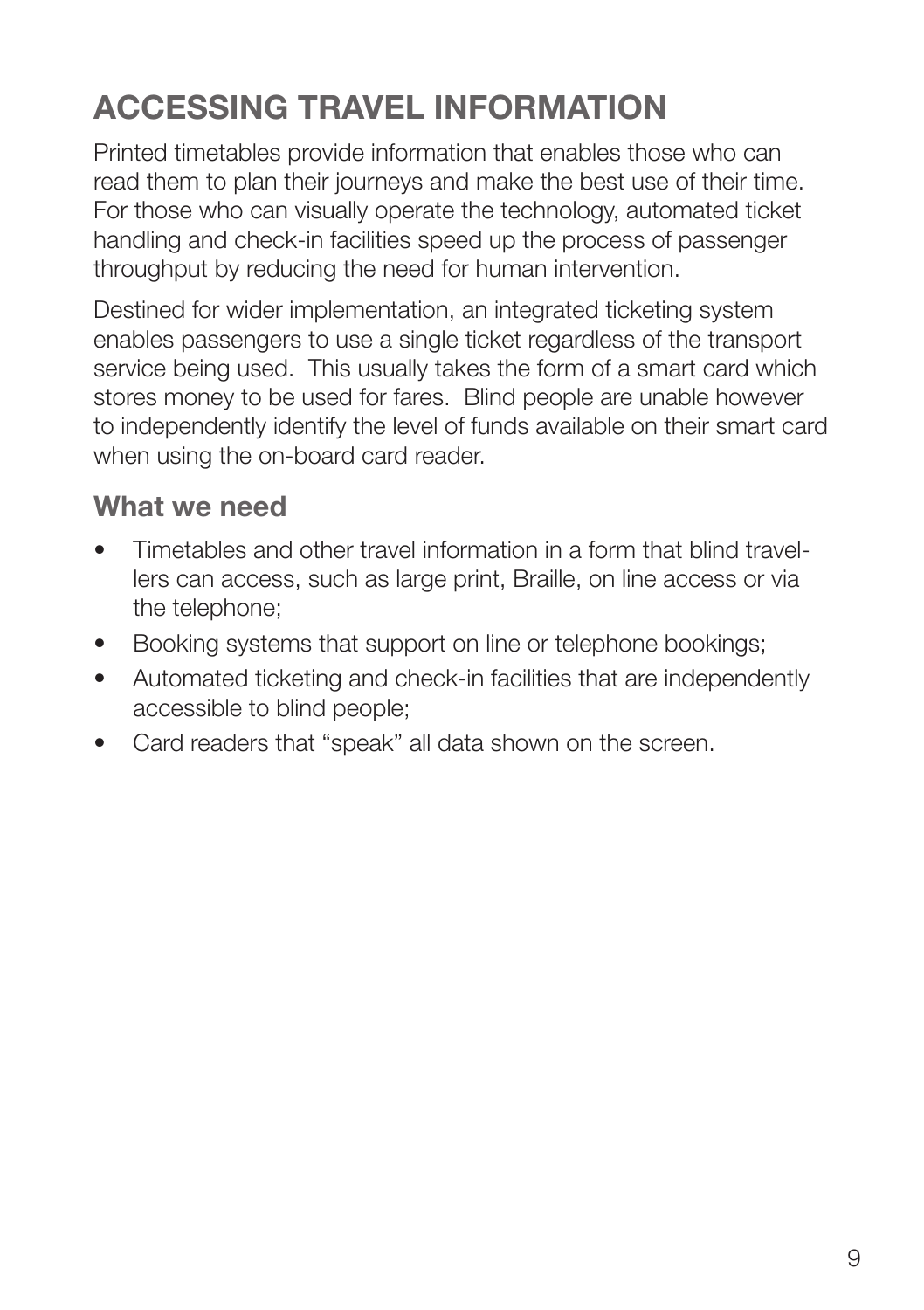# **TRAINING**

When delivering services to blind people, transport operators need to understand the unique needs that blindness imposes and how to interact with us in a way that is both acceptable and helpful. It is essential that transport operators know how to treat us with respect and dignity in what is usually a very public situation.

### **What we need**

All transport operators who come in contact with the public to be required to undergo compulsory blindness awareness and competency training as part of their contracted responsibilities so that they can interact with us in an assured and relaxed manner. This training should at least cover TM Scheme taxi drivers, contracted bus service drivers, timetable and service information providers, train and station managers, and check-in and ticket selling staff.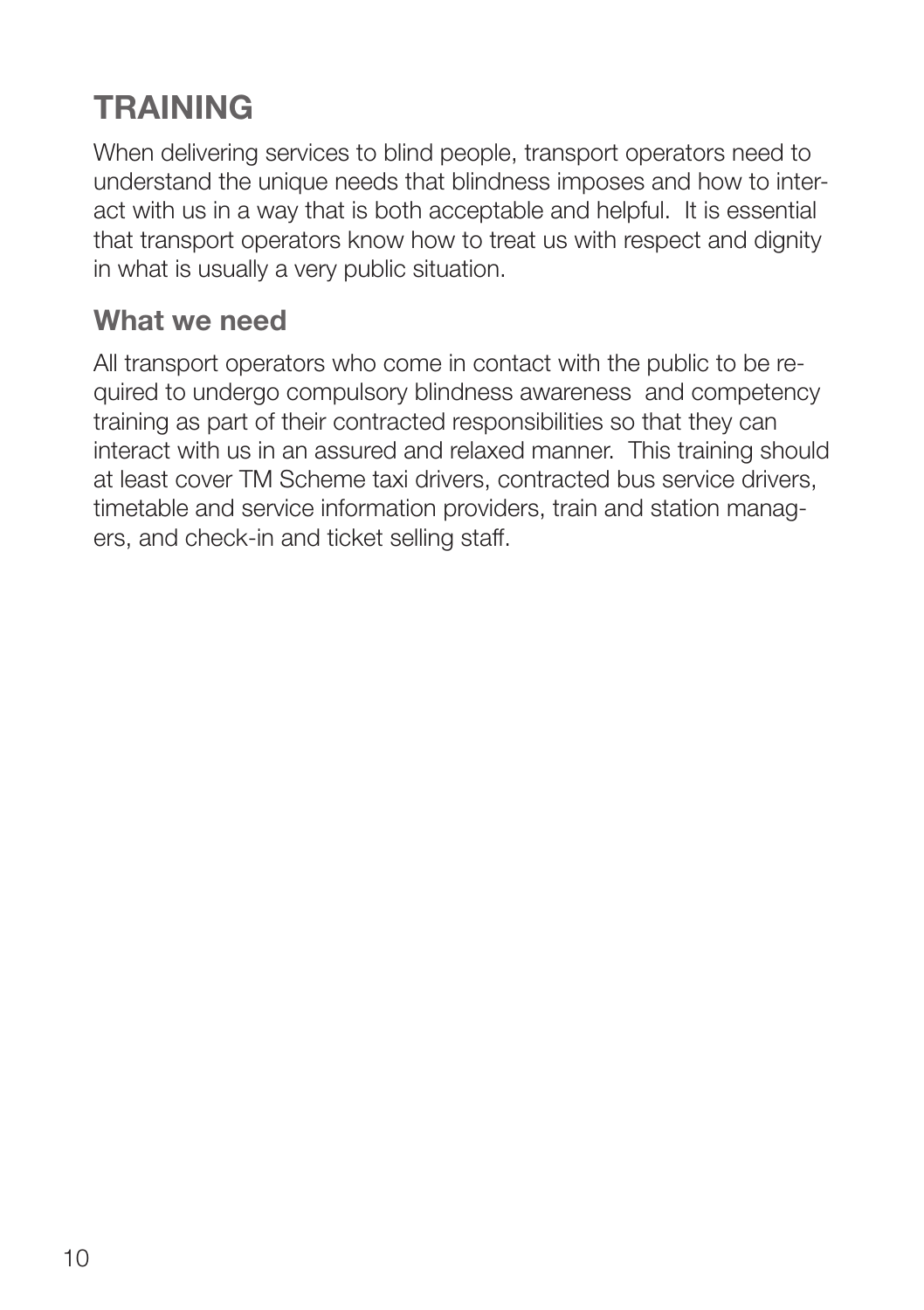# **TRANSPORT FACILITIES**

Under the provisions of the Building Act 2004 and NZS 4121, any new or renovated transport exchange, bus and ferry terminal, train station or airport would be required to incorporate essential accessibility features, including those that would enhance the independence of blind travellers. Unfortunately, owners and operators are not bound to upgrade or build new premises just to include such features.

### **What we need**

This exemption to be waved for public transport facilities and in particular that all:

- signage be displayed in large print and Braille;
- automated check-in and ticketing facilities be independently usable by blind travellers.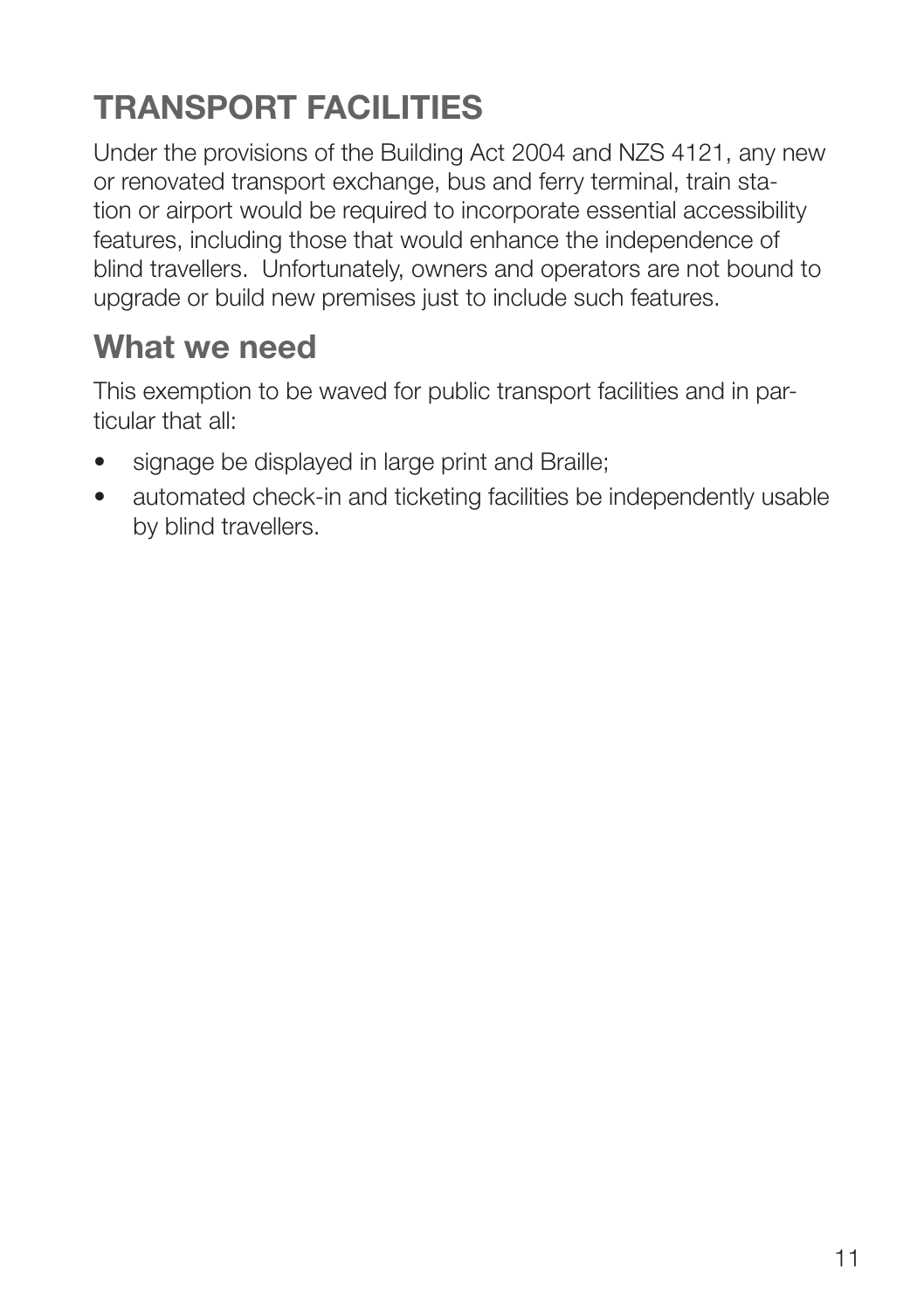# **PEDESTRIAN TRAVEL**

Part of what is generally known as "the accessible journey" may also involve walking from home to the pick-up point and walking from the dropoff point to the destination. Even if the blind person is a confident White Cane user or Guide Dog Handler, being a blind pedestrian can still present situations that are at worst hazardous and at best stressful. Crossing roads is never entirely safe for a blind pedestrian. Crossings controlled by traffic signals may not exist at the most advantageous points on the route, necessitating a longer walk in order to enjoy the safety they afford.

"RTS 14 – Guidelines for Facilities for Blind and Vision Impaired Pedestrians" is a standard that most Councils have embraced although it is not yet mandatory. The two features described to assist blind people on their walking journey are:

- Tactile Ground Surface Indicators to provide pedestrians with visual and sensory information; and
- Audible Tactile Traffic Signals, the audible features of which help blind people locate signals and inform them of the status of the crossing phase while the tactile features help with their orientation.

Hazards are not confined to road crossings however. Footpaths can be equally hazardous when the blind pedestrian encounters:

- illegally parked vehicles:
- temporary obstacles such as discarded bicycles and wheelie bins;
- overhanging tree branches and encroaching vegetation;
- shop wares displayed outside the shop door;
- tables and chairs outside cafes, bars and restaurants;
- inconsistent placement of sandwich boards in contravention of the local bylaws;
- non-compliance with the correct placement of audible traffic signals and tactile markings;
- poorly maintained footpaths;
- inadequate safeguards around construction sites and street maintenance work;
- shared use of the footpath, either official or unofficial, with cyclists, skateboarders, etc.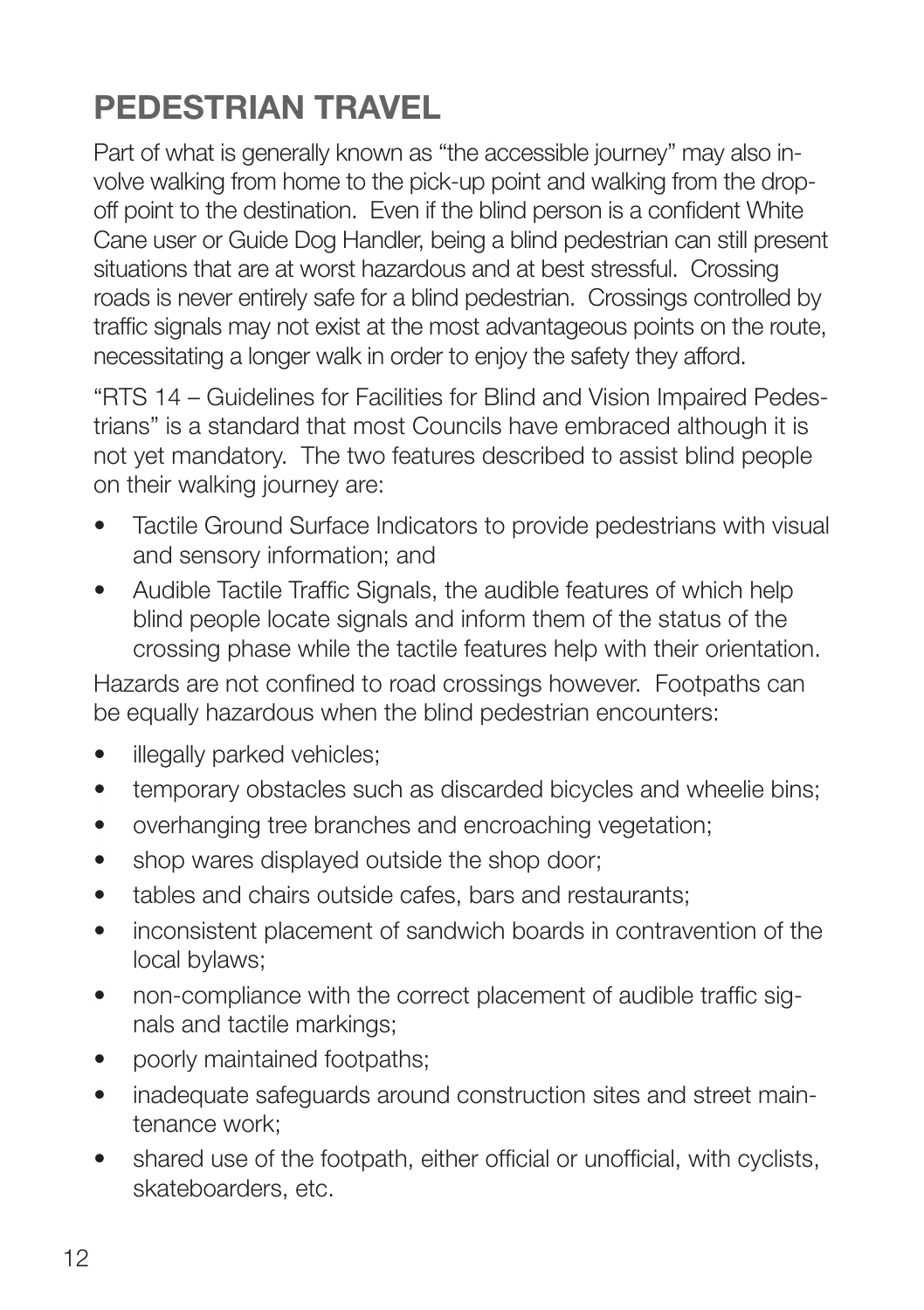- RTS 14 enshrined in law
- • Local councils and authorities required to:
	- ensure that alternative use of footpath space does not compromise the safety of blind pedestrians and, where applicable, enforce their bylaws; and
	- respond promptly to any complaints regarding safety issues for blind pedestrians.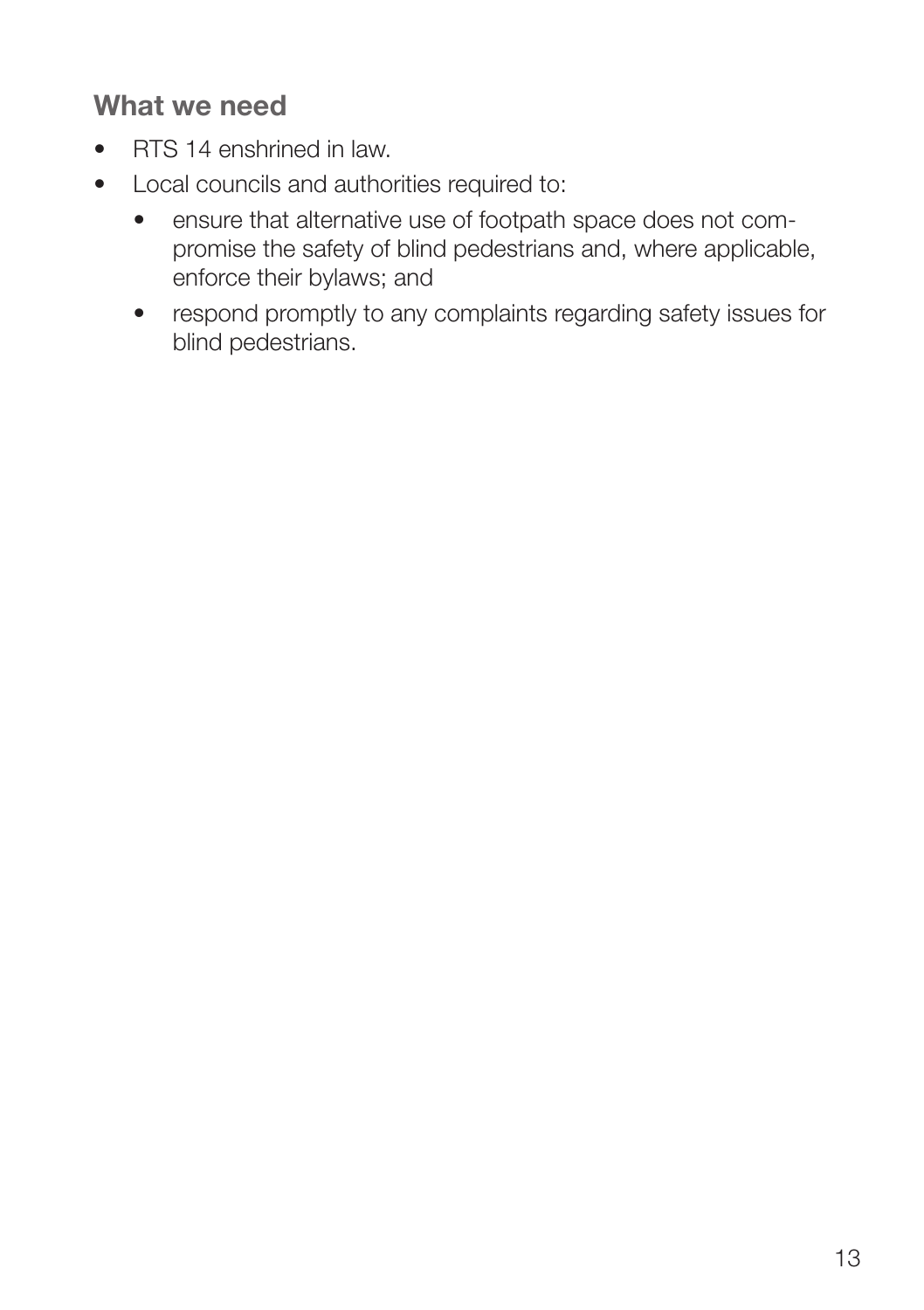# **CONSULTATION**

As blind travellers, we are the best judges of what is needed in order for us to travel independently and safely. An accessible travelling environment is the first step towards greater social inclusion for all those with a disability. A consultative approach is therefore essential to enable the mobility needs of blind people and others with a disability to be consistently and effectively addressed.

### **What we need**

To be consulted in relation to public transport issues and to be represented on any working group set up for this purpose. Along with the development of national standards, laws and policies, we would also seek to be consulted and involved in the optimum design of any features, electronic or otherwise, to aid our accessibility, and in those developed for use by the general public which may need adaptation to meet our needs.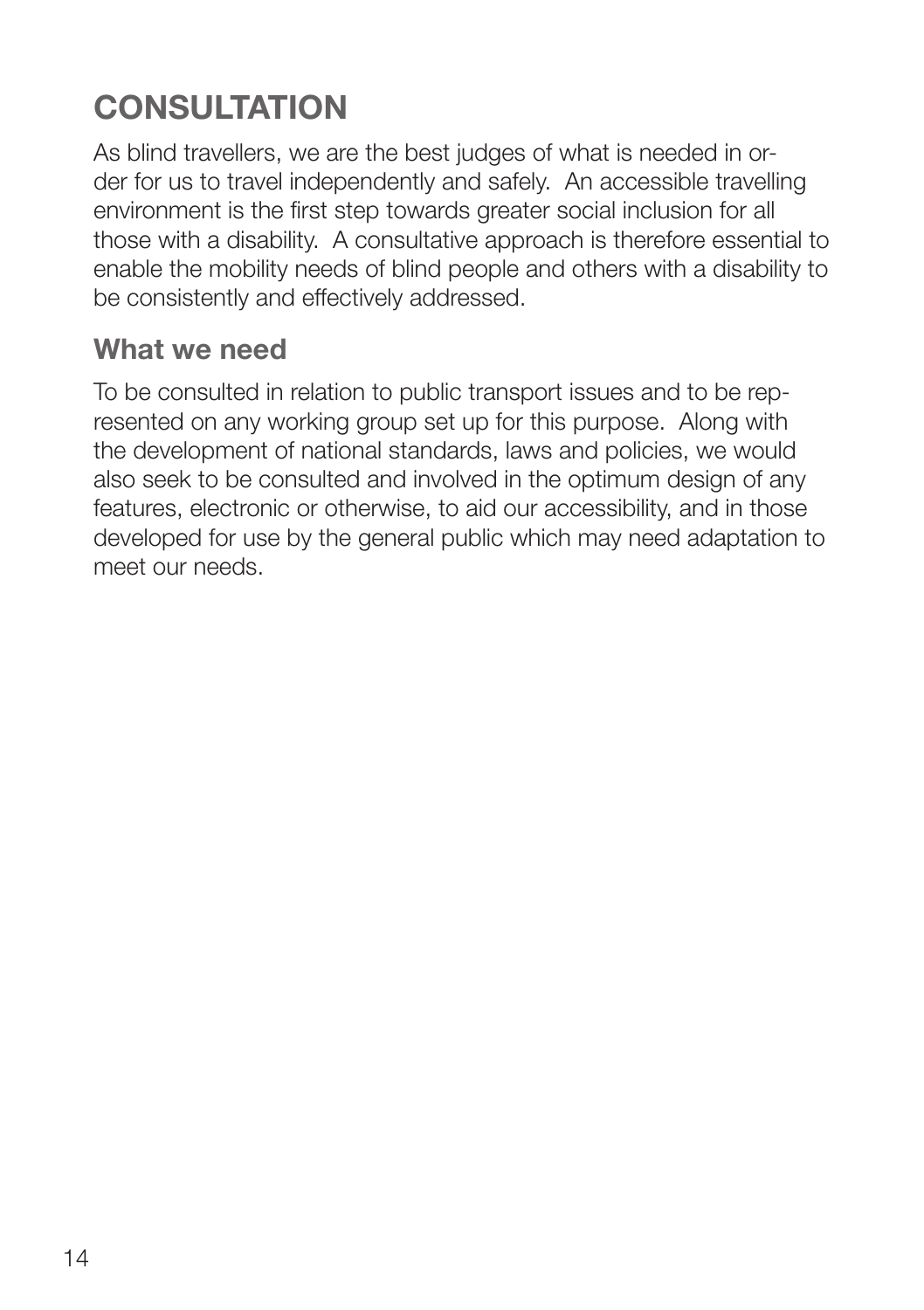### **REFERENCE SOURCES**

Land Transport Management Act 2003

New Zealand Disability Strategy: Objectives 6 and 8

NZS 4121

Requirements for Urban Buses in New Zealand, NZ Transport Agency, December 2008

RTS 14 – Guidelines for Facilities for Blind and Vision Impaired Pedestrians

The Accessible Journey: Report of the Inquiry into Accessible Public Land Transport, Human Rights Commission, September 2005

The Great Barrier Brief: ABC NZ July 2008

UN Convention on the Rights of Persons with Disabilities: Articles 9, 20 and 30. Adopted by the United Nations General Assembly on 13 December 2006, ratified by New Zealand, October 2008